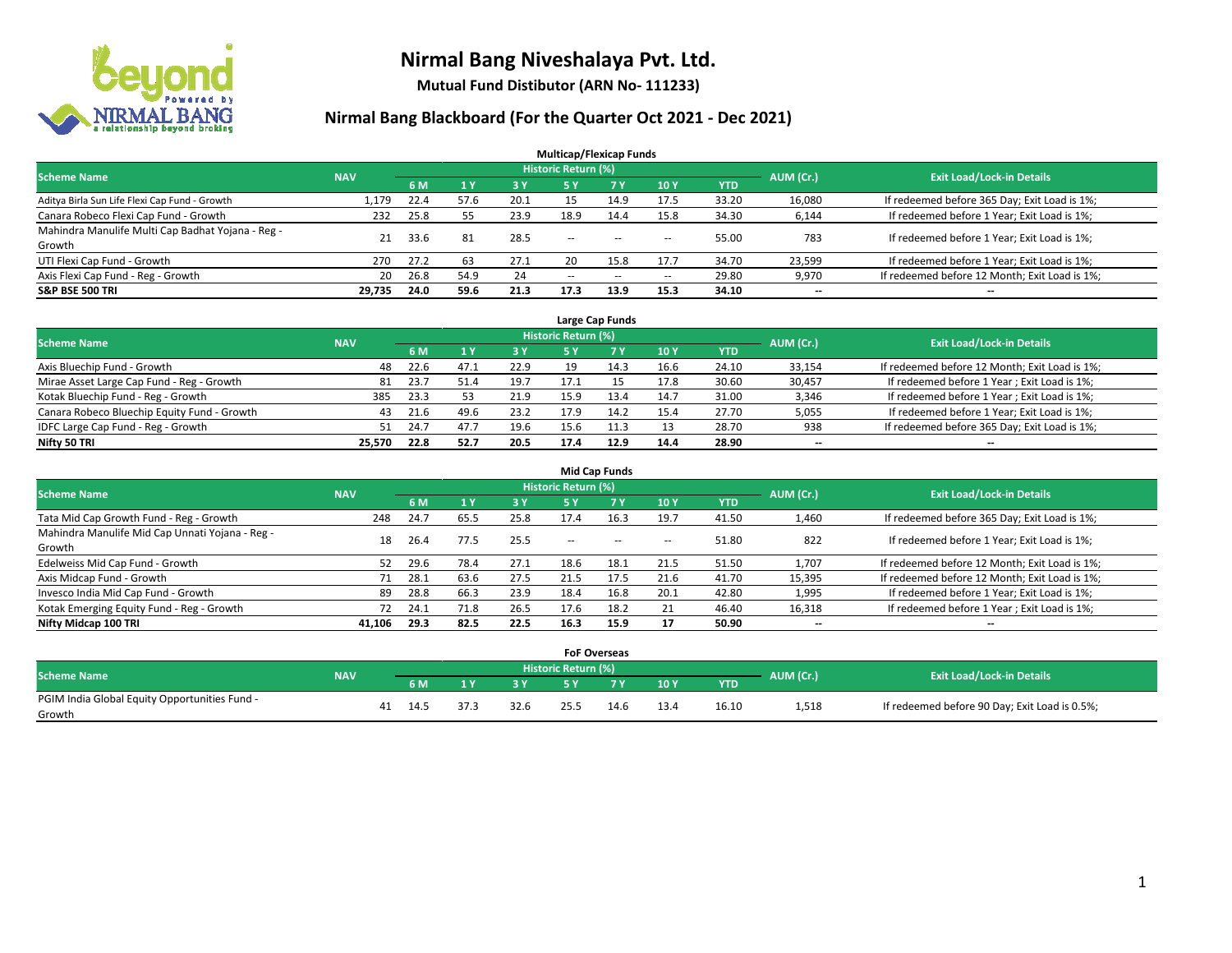

**Mutual Fund Distibutor (ARN No- 111233)**

### **Nirmal Bang Blackboard (For the Quarter Oct 2021 - Dec 2021)**

|                                                |            |      |      |      |                            | Large & Midcap |      |            |                                  |                                              |
|------------------------------------------------|------------|------|------|------|----------------------------|----------------|------|------------|----------------------------------|----------------------------------------------|
| <b>Scheme Name</b>                             | <b>NAV</b> |      |      |      | <b>Historic Return (%)</b> |                |      | AUM (Cr.)  | <b>Exit Load/Lock-in Details</b> |                                              |
|                                                |            | 6 M  |      | 3 Y  | 5 Y                        | 7 Y            | 10Y  | <b>YTD</b> |                                  |                                              |
| Mirae Asset Emerging Bluechip Fund - Growth    | 101        | 25.8 | 65.5 | 27.5 | 21.3                       | 21.3           | 24.7 | 42.40      | 21,263                           | If redeemed before 1 Year; Exit Load is 1%;  |
| Canara Robeco Emerging Equities - Growth       | 166        | 27.2 | 60.8 | 24.2 | 18.4                       | 18.3           | 22.6 | 37.40      | 11,773                           | If redeemed before 1 Year; Exit Load is 1%;  |
| HDFC Large and Mid Cap Fund - Growth           | 192        | 30.4 | 78.5 | 21.7 | 16.4                       |                | 13.2 | 48.60      | 3,262                            | If redeemed before 1 Year; Exit Load is 1%;  |
| Kotak Equity Opportunities Fund - Reg - Growth | 197        | 20.2 | 54.4 | 22   | 16.1                       | 14.8           | 16.5 | 32.50      | 8,021                            | If redeemed before 1 Year; Exit Load is 1%;  |
| Tata Large & Mid Cap Fund - Reg - Growth       | 333        | 20.3 | 52.8 | 21.3 | 15.1                       | 13.8           | 15.9 | 31.30      | 2,705                            | If redeemed before 365 Day; Exit Load is 1%; |
| NIFTY Large Midcap 250 TRI                     | 12.485     | 25.4 | 66   | 22.6 | 18                         | 15.7           | 17.2 | 39.20      | $\overline{\phantom{a}}$         | $- -$                                        |

| <b>Focused Funds</b>                                |            |      |      |           |                     |           |                          |            |                          |                                                |  |  |  |
|-----------------------------------------------------|------------|------|------|-----------|---------------------|-----------|--------------------------|------------|--------------------------|------------------------------------------------|--|--|--|
| <b>Scheme Name</b>                                  | <b>NAV</b> |      |      |           | Historic Return (%) |           |                          |            | AUM (Cr.)                | <b>Exit Load/Lock-in Details</b>               |  |  |  |
|                                                     |            | 6 M  |      | <b>3Y</b> | 5 Y                 | <b>7Y</b> | <b>10 Y</b>              | <b>YTD</b> |                          |                                                |  |  |  |
| Axis Focused 25 Fund - Growth                       | 48         | 24.7 | 55.6 | 22.9      | 19.2                | 16.9      | $\overline{\phantom{a}}$ | 28.00      | 20.334                   | If redeemed before 12 Month; Exit Load is 1%;  |  |  |  |
| Nippon India Focused Equity Fund - Reg - Growth     | 80         | 25.3 | 75.3 | 22.5      | 15.4                | 14.9      | 18.8                     | 44.40      | 5,818                    | If redeemed before 12 Months; Exit Load is 1%; |  |  |  |
| ICICI Prudential Focused Equity Fund - Ret - Growth | 51         | 28.0 | 66.6 | 19.8      | 15.6                | 12.1      | 14.6                     | 40.80      | 2,256                    | If redeemed before 1 Year; Exit Load is 1%;    |  |  |  |
| SBI Focused Equity Fund - Growth                    | 251        | 30.8 | 69.5 | 25.7      | 19                  | 17.1      | 18.8                     | 43.00      | 20.372                   | If redeemed before 1 Year; Exit Load is 1%;    |  |  |  |
| <b>S&amp;P BSE 500 TRI</b>                          | 29.735     | 24.0 | 59.6 | 21.3      | 17.3                | 13.9      | 15.3                     | 34.10      | $\overline{\phantom{a}}$ | $\hspace{0.05cm}$                              |  |  |  |

|                                            | <b>Small Cap Funds</b> |      |           |                                  |      |           |                          |            |                          |                                               |  |  |  |  |
|--------------------------------------------|------------------------|------|-----------|----------------------------------|------|-----------|--------------------------|------------|--------------------------|-----------------------------------------------|--|--|--|--|
| <b>Scheme Name</b>                         | <b>NAV</b>             |      | AUM (Cr.) | <b>Exit Load/Lock-in Details</b> |      |           |                          |            |                          |                                               |  |  |  |  |
|                                            |                        | 6 M  |           | 73 Y.                            | 5 Y  | <b>7Y</b> | <b>10Y</b>               | <b>YTD</b> |                          |                                               |  |  |  |  |
| Axis Small Cap Fund - Reg - Growth         | 60                     | 30.0 | 77.5      | 32.5                             | 21.4 | 19.1      | $\overline{\phantom{a}}$ | 52.40      | 7,303                    | If redeemed before 12 Month; Exit Load is 1%; |  |  |  |  |
| Kotak Small Cap Fund - Reg - Growth        | 166                    | 33.4 | 102.4     | 34.9                             |      | 20        | 21.4                     | 68.90      | 5,969                    | If redeemed before 1 Year; Exit Load is 1%;   |  |  |  |  |
| Nippon India Small Cap Fund - Reg - Growth | 82                     | 30.2 | 99.9      | 27.7                             | 21.4 | 20        | 24.7                     | 64.60      | 17,282                   | If redeemed before 1 Month; Exit Load is 1%;  |  |  |  |  |
| DSP Small Cap Fund - Reg - Growth          | 109                    | 29.9 | 79.4      | 27.1                             | 15.3 | 18.1      | 21.9                     | 53.20      | 8,306                    | If redeemed before 12 Month; Exit Load is 1%; |  |  |  |  |
| SBI Small Cap Fund - Growth                | 105                    | 25.8 | 77.8      | 28.5                             | 21.9 | 23.2      | 25.5                     | 46.50      | 10,191                   | If redeemed before 1 Year; Exit Load is 1%;   |  |  |  |  |
| Nifty Smallcap 100 TRI                     | 13.640                 | 26.6 | 92        | 21.6                             | 12.8 | 12.2      | 13.4                     | 55.10      | $\overline{\phantom{m}}$ | $- -$                                         |  |  |  |  |

#### **ELSS Schemes (Tax Saving u/s 80-C)**

| <b>Scheme Name</b>                           | <b>NAV</b> |      |      | Historic Return (%) |           |           |                          |            | AUM (Cr.) | <b>Exit Load/Lock-in Details</b> |
|----------------------------------------------|------------|------|------|---------------------|-----------|-----------|--------------------------|------------|-----------|----------------------------------|
|                                              |            | 6 M  |      | <b>3Y</b>           | <b>5Y</b> | <b>7Y</b> | <b>10Y</b>               | <b>YTD</b> |           |                                  |
| Axis Long Term Equity Fund - Growth          | 76         | 23.7 | 54.6 | 22.8                | 18        | 15.8      | 19.7                     | 27.90      | 34,371    | Nil                              |
| Canara Robeco Equity Tax Saver Fund - Growth | 119        | 25.4 | 60.1 | 26.3                | 19.7      | 15.3      | 16.8                     | 36.80      | 2,890     | Nil                              |
| Kotak Tax Saver Fund - Reg - Growth          | 72         | 20.7 | 54.5 | 21.7                | 15.7      | 14.4      | 15.5                     | 33.30      | 2,296     | Nil                              |
| Invesco India Tax Plan - Growth              | 85         | 25.3 | 57.5 | 21.4                | 17.3      | 15.1      | 17.4                     | 33.20      | 1,890     | Nil                              |
| Mirae Asset Tax Saver Fund - Reg - Growth    | 32         | 24.6 | 60.8 | 25.4                | 21.2      | $\sim$    | $\overline{\phantom{a}}$ | 38.20      | 9,832     | Nil                              |
| <b>S&amp;P BSE 200 TRI</b>                   | 9.478      | 23.5 | 57.1 | 21.1                | 17.4      | 13.9      | 15.3                     | 32.20      | $- -$     | --                               |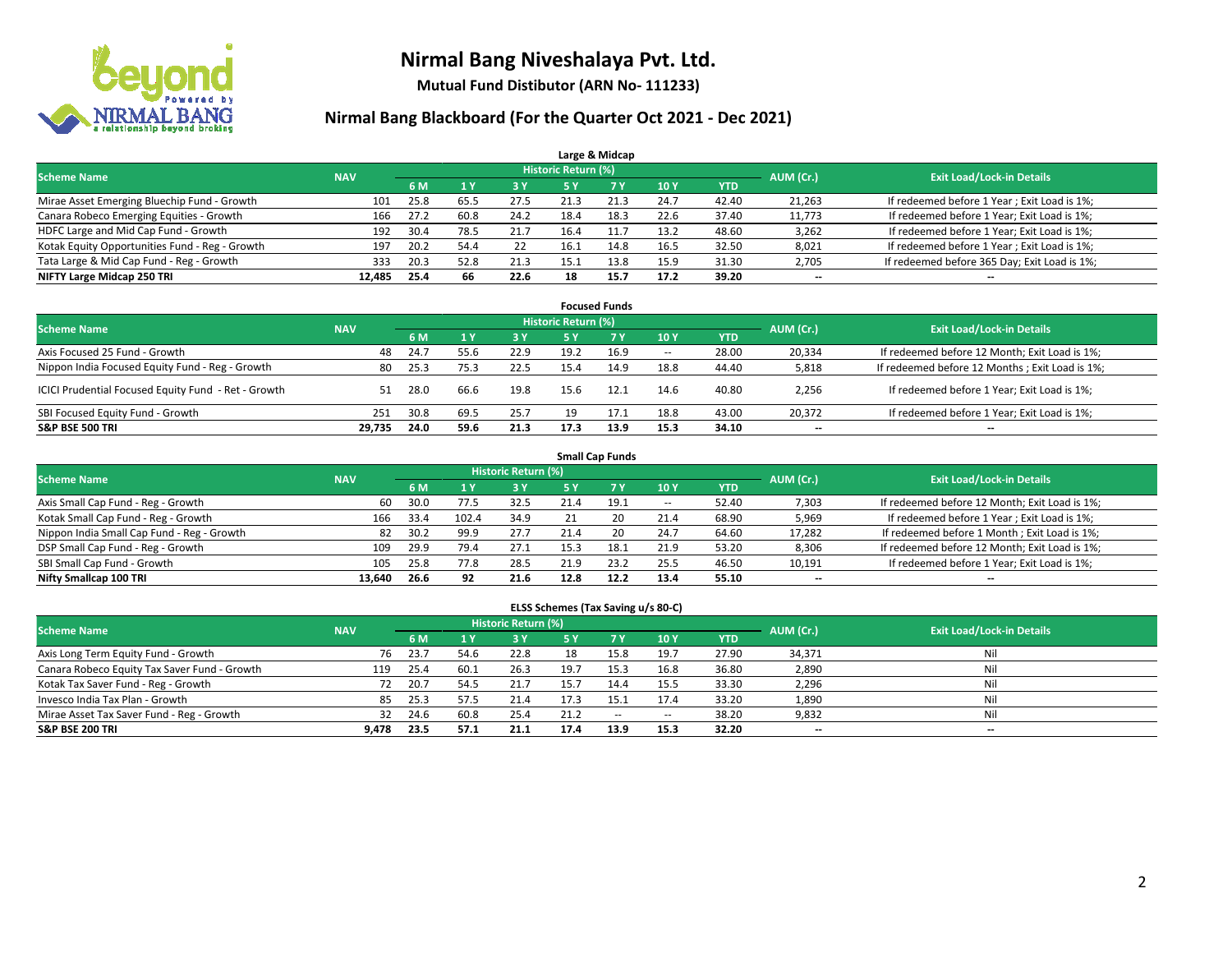

**Mutual Fund Distibutor (ARN No- 111233)**

| <b>Solution Oriented</b>                                  |            |      |      |                     |      |           |        |            |                          |                                               |  |  |  |
|-----------------------------------------------------------|------------|------|------|---------------------|------|-----------|--------|------------|--------------------------|-----------------------------------------------|--|--|--|
| <b>Scheme Name</b>                                        | <b>NAV</b> |      |      | Historic Return (%) |      |           |        |            | AUM (Cr.)                | <b>Exit Load/Lock-in Details</b>              |  |  |  |
|                                                           |            | 6 M  |      | 3 Y                 | 5 Y  | <b>7Y</b> | 10Y    | <b>YTD</b> |                          |                                               |  |  |  |
| <b>HDFC Childrens Gift Fund</b>                           | 188        | 19.5 | 45.8 | 18.3                | 14.9 | 13.2      | 15.7   | 28.20      | 5,247                    | Ni                                            |  |  |  |
| Tata Retirement Savings Fund - Moderate Plan - Reg        | 44         | 17.7 | 35.8 | 16.4                | 14.1 | 13.7      | $\sim$ | 21.40      | 1,608                    | If redeemed before 61 Month; Exit Load is 1%; |  |  |  |
| Tata Retirement Savings Fund - Progressive Plan -<br>Reg  | 44         | 20.1 | 41.3 | 18.4                | 15.8 | 14.7      | $\sim$ | 24.60      | 1,223                    | If redeemed before 61 Month; Exit Load is 1%; |  |  |  |
| Tata Retirement Savings Fund - Reg - Conservative<br>Plan | 25         | 6.5  | 12.7 | 10                  | 8.4  | 8.9       | $\sim$ | 7.70       | 189                      | If redeemed before 61 Month; Exit Load is 1%; |  |  |  |
| <b>S&amp;P BSE 200 TRI</b>                                | 9.478      | 23.5 | 57.1 | 21.1                | 17.4 | 13.9      | 15.3   | 32.20      | $\overline{\phantom{a}}$ | $-$                                           |  |  |  |

| <b>Index Fund</b>                                             |            |      |      |                            |        |      |                          |            |           |                                               |  |  |  |
|---------------------------------------------------------------|------------|------|------|----------------------------|--------|------|--------------------------|------------|-----------|-----------------------------------------------|--|--|--|
| <b>Scheme Name</b>                                            | <b>NAV</b> |      |      | <b>Historic Return (%)</b> |        |      |                          |            | AUM (Cr.) | <b>Exit Load/Lock-in Details</b>              |  |  |  |
|                                                               |            | 6 M  | 1 Y  | <b>3 Y</b>                 | 5 Y    | 7Y   | 10Y                      | <b>YTD</b> |           |                                               |  |  |  |
| HDFC Index Fund-NIFTY 50 Plan                                 | 164        | 22.5 | 51.9 | 19.7                       | 16.8   | 12.3 | 13.7                     | 28.40      | 3,954     | If redeemed before 3 Day; Exit Load is 0.25%; |  |  |  |
| ICICI Prudential Nifty Next 50 Index Fund - Growth            | 38         | 22.1 | 54.6 | 16.1                       | 13.4   | 13.3 | 15.4                     | 31.30      | 1,588     | Nil                                           |  |  |  |
| Motilal Oswal Nifty Midcap 150 Index Fund - Reg -<br>Growth   | 20         | 26.8 | 75.9 | $\sim$                     | $\sim$ | $-$  | $\overline{\phantom{a}}$ | 47.20      | 358       | If redeemed before 15 Day; Exit Load is 1%;   |  |  |  |
| Motilal Oswal Nifty Smallcap 250 Index Fund - Reg -<br>Growth | 21         | 29.2 | 91.5 | $\overline{\phantom{a}}$   | $\sim$ | $-$  | $\overline{\phantom{a}}$ | 55.80      | 221       | If redeemed before 15 Day; Exit Load is 1%;   |  |  |  |
| UTI Nifty Index Fund - Growth                                 | 119        | 22.6 | 52.2 | 20                         | 17     | 12.4 | 13.7                     | 28.60      | 5,219     | Nil                                           |  |  |  |
| Nifty 50 TRI                                                  | 25,570     | 22.8 | 52.7 | 20.5                       | 17.4   | 12.9 | 14.4                     | 28.90      | $- -$     | $\overline{\phantom{a}}$                      |  |  |  |

| <b>Contra/Value Fund</b>                |            |      |                |                     |      |      |      |       |           |                                              |  |  |  |
|-----------------------------------------|------------|------|----------------|---------------------|------|------|------|-------|-----------|----------------------------------------------|--|--|--|
| <b>Scheme Name</b>                      | <b>NAV</b> |      |                | Historic Return (%) |      |      |      |       | AUM (Cr.) | <b>Exit Load/Lock-in Details</b>             |  |  |  |
|                                         |            | 6 M  |                | 3 Y                 |      |      | 10Y  | YTD   |           |                                              |  |  |  |
| Invesco India Contra Fund - Growth      | 79         | 25.0 | 56.5           | 20.4                | 17.9 |      | 17.8 | 32.90 | 8,411     | If redeemed before 1 Year; Exit Load is 1%;  |  |  |  |
| IDFC Sterling Value Fund - Reg - Growth | 87         | 28.8 | Q <sub>1</sub> | 20.7                |      |      | 17.4 | 59.30 | 4,114     | If redeemed before 365 Day; Exit Load is 1%; |  |  |  |
| SBI Contra Fund - Growth                | 202        | 30.1 | 86.7           | 24.6                | 16.2 |      | 14.9 | 49.40 | 2,974     | If redeemed before 1 Year; Exit Load is 1%;  |  |  |  |
| UTI Value Opportunities Fund - Growth   | 102        | 23.3 | 56.5           | 21.3                | 15.8 | 11.6 | 14.1 | 33.40 | 6,623     | If redeemed before 1 Year; Exit Load is 1%;  |  |  |  |
| <b>S&amp;P BSE 500 TRI</b>              | 29.735     | 24.0 | 59.6           | 21.3                | 17.3 | 13.9 | 15.3 | 34.10 | $- -$     | $- -$                                        |  |  |  |

| Sector/Thematic                                               |            |      |                |                          |               |                          |                          |            |           |                                               |  |  |  |
|---------------------------------------------------------------|------------|------|----------------|--------------------------|---------------|--------------------------|--------------------------|------------|-----------|-----------------------------------------------|--|--|--|
| <b>Scheme Name</b>                                            | <b>NAV</b> |      |                | Historic Return (%)      |               |                          |                          |            | AUM (Cr.) | <b>Exit Load/Lock-in Details</b>              |  |  |  |
|                                                               |            | 6 M  | 1 <sup>1</sup> | 3 Y                      | 5 Y           | <b>7Y</b>                | 10Y                      | <b>YTD</b> |           |                                               |  |  |  |
| Aditya Birla Sun Life PSU Equity Fund - Reg - Growth          | 14         | 24.6 | 74.5           | $\overline{\phantom{a}}$ | --            |                          | -                        | 44.20      | 843       | If redeemed before 30 Day; Exit Load is 1%;   |  |  |  |
| Canara Robeco Consumer Trends Fund - Reg -<br>Growth          | 68         | 23.9 | 56             | 24.9                     | 18.7          | 17                       | 18.3                     | 33.40      | 744       | If redeemed before 1 Year; Exit Load is 1%;   |  |  |  |
| Edelweiss Recently Listed IPO Fund - Reg - Growth             | 21         | 34.0 | 82.5           | 33.6                     | $\sim$ $\sim$ |                          | --                       | 55.00      | 805       | If redeemed before 180 Day; Exit Load is 2%;  |  |  |  |
| Mirae Asset Great Consumer Fund - Growth                      | 56         | 25.0 | 55.4           | 20.4                     | 18.2          | 15.6                     | 18.2                     | 35.90      | 1,552     | If redeemed before 1 Year; Exit Load is 1%;   |  |  |  |
| <b>ICICI Prudential Technology Fund - Growth</b>              | 161        | 45.4 | 95.6           | 41.3                     | 33.9          | 22.4                     | 25.3                     | 62.80      | 6,319     | If redeemed before 15 Day; Exit Load is 1%;   |  |  |  |
| Nippon India Pharma Fund - Reg - Growth                       | 301        | 8.0  | 34.4           | 25                       | 16            | 13.8                     | 18.4                     | 18.90      | 5,474     | If redeemed before 1 Month; Exit Load is 1%;  |  |  |  |
| BNP Paribas India Consumption Fund - Reg - Growth             | 20         | 24.3 | 52.9           | 25.6                     | $\sim$        | $\overline{\phantom{a}}$ | $\hspace{0.05cm} \cdots$ | 32.60      | 871       | If redeemed before 12 Month: Exit Load is 1%: |  |  |  |
| <b>ICICI Prudential Banking and Financial Services Fund -</b> | 89         | 24.5 | 63.9           | 15.9                     | 14.2          |                          | 18.5                     | 35.10      |           |                                               |  |  |  |
| Retail - Growth                                               |            |      |                |                          |               | 14.8                     |                          |            | 5,101     | If redeemed before 15 Day; Exit Load is 1%;   |  |  |  |
| <b>S&amp;P BSE 500 TRI</b>                                    | 29,735     | 24.0 | 59.6           | 21.3                     | 17.3          | 13.9                     | 15.3                     | 34.10      | --        | $\overline{\phantom{a}}$                      |  |  |  |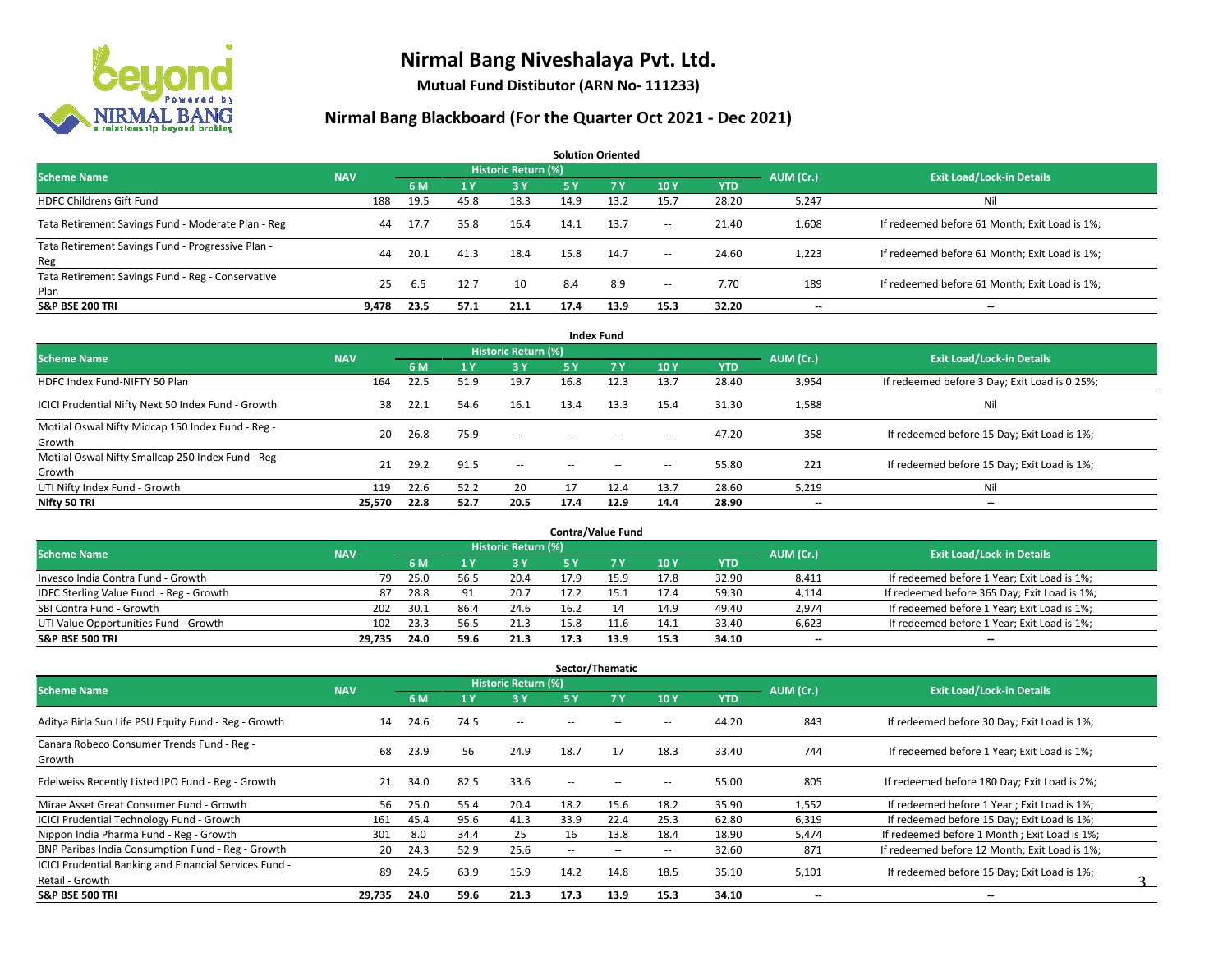

**Mutual Fund Distibutor (ARN No- 111233)**

### **Nirmal Bang Blackboard (For the Quarter Oct 2021 - Dec 2021)**

**Dynamic Asset Allocation Funds**

| <b>Scheme Name</b>                                         | <b>NAV</b> |      |      | Historic Return (%) |               |      |                          |            | AUM (Cr.) | <b>Exit Load/Lock-in Details</b>              |
|------------------------------------------------------------|------------|------|------|---------------------|---------------|------|--------------------------|------------|-----------|-----------------------------------------------|
|                                                            |            | 6 M  |      | 3 Y                 | 5 Y           |      | 10Y                      | <b>YTD</b> |           |                                               |
| ICICI Prudential Balanced Advantage Fund - Reg -<br>Growth | 49         | 11.1 | 27.5 | 13.9                |               | 10.7 | 13.4                     | 16.10      | 35,737    | If redeemed before 1 Year; Exit Load is 1%;   |
| Nippon India Balanced Advantage Fund - Reg -<br>Growth     | 123        | 12.0 | 29.2 | 12.8                |               | 9.9  | 13                       | 17.00      | 4,799     | If redeemed before 12 Month; Exit Load is 1%; |
| Tata Balanced Advantage Fund - Reg - Growth                | 15         | 11.3 | 27.2 | $\sim$              | $\sim$ $\sim$ |      | $\overline{\phantom{a}}$ | 17.10      | 3,849     | If redeemed before 365 Day; Exit Load is 1%;  |
| Edelweiss Balanced Advantage Fund - Growth                 | 36         | 14.4 | 33.7 | 17.2                | 13.8          |      | 12.3                     | 19.60      | 5,845     | If redeemed before 365 Day; Exit Load is 1%;  |
| Kotak Balanced Advantage Fund - Reg - Growth               | 15         | 9.8  |      | 13.8                | $\sim$        | $-$  | $\sim$                   | 13.30      | 11,286    | If redeemed before 1 Year; Exit Load is 1%;   |
| NIFTY 50 Hybrid Composite Debt 65:35 Index                 | 14,767     | 15.5 | 34.2 | 17.5                | 14.5          | 11.8 | 12.8                     | 19.50      | $- -$     | $\overline{\phantom{a}}$                      |

| <b>Hybrid Aggressive</b>                        |            |      |      |                            |      |        |        |            |           |                                               |  |  |  |
|-------------------------------------------------|------------|------|------|----------------------------|------|--------|--------|------------|-----------|-----------------------------------------------|--|--|--|
| <b>Scheme Name</b>                              | <b>NAV</b> |      |      | <b>Historic Return (%)</b> |      |        |        |            | AUM (Cr.) | <b>Exit Load/Lock-in Details</b>              |  |  |  |
|                                                 |            | 6 M  |      | 3 Y                        |      |        | 10Y    | <b>YTD</b> |           |                                               |  |  |  |
| Canara Robeco Equity Hybrid Fund - Growth       | 249        | 17.7 | 38.9 | 19.3                       | 14.7 | 13.4   | 15.2   | 23.80      | 6,901     | If redeemed before 1 Year; Exit Load is 1%;   |  |  |  |
| DSP Equity & Bond Fund - Growth                 | 241        | 18.0 | 43.2 | 20                         |      |        | 14.2   | 25.60      | 7,563     | If redeemed before 12 Month; Exit Load is 1%; |  |  |  |
| SBI Equity Hybrid Fund - Growth                 | 205        | 17.7 | 43.8 | 18.5                       |      |        |        | 24.80      | 47,470    | If redeemed before 12 Month; Exit Load is 1%; |  |  |  |
| Mirae Asset Hybrid - Equity Fund - Reg - Growth | 23         | 19.0 | 42.5 | 18                         | 15.1 | $\sim$ | $\sim$ | 26.10      | 6,109     | If redeemed before 1 Year; Exit Load is 1%;   |  |  |  |
| NIFTY 50 Hybrid Composite Debt 65:35 Index      | 14.767     | 15.5 | 34.2 | 17.5                       | 14.5 | 11.8   | 12.8   | 19.50      | $- -$     | $- -$                                         |  |  |  |

| <b>Multi-Asset Allocation Funds</b>                |            |      |      |                     |                          |           |      |            |                          |                                               |  |  |  |
|----------------------------------------------------|------------|------|------|---------------------|--------------------------|-----------|------|------------|--------------------------|-----------------------------------------------|--|--|--|
| <b>Scheme Name</b>                                 | <b>NAV</b> |      |      | Historic Return (%) |                          |           |      |            | AUM (Cr.)                | <b>Exit Load/Lock-in Details</b>              |  |  |  |
|                                                    |            | 6 M  |      | 3 Y                 | 5 Y                      | <b>7Y</b> | 10Y  | <b>YTD</b> |                          |                                               |  |  |  |
| HDFC Multi - Asset Fund - Growth                   | 47         | 13.4 | 31.2 | 15.8                |                          | 10.2      | 10.7 | 16.50      | 1,186                    | If redeemed before 12 Month; Exit Load is 1%; |  |  |  |
| Nippon India Multi Asset Fund - Reg - Growth       | 13         | 15.4 | 33   | --                  | $\sim$ $\sim$            | $\sim$    | $-$  | 20.70      | 1,154                    | If redeemed before 1 Year; Exit Load is 1%;   |  |  |  |
| Tata Multi Asset Opportunities Fund - Reg - Growth | 15         | 14.8 | 37.9 | $-$                 | $\overline{\phantom{a}}$ | $-$       | $-$  | 22.90      | 1,115                    | If redeemed before 365 Day; Exit Load is 1%;  |  |  |  |
| NIFTY 50 Hybrid Composite Debt 65:35 Index         | 14.767     | 15.5 | 34.2 | 17.5                | 14.5                     | 11.8      | 12.8 | 19.50      | $\overline{\phantom{a}}$ | $\overline{\phantom{a}}$                      |  |  |  |

|                                               |            |      |        |                     |     | Gold |     |            |                          |                                                                  |
|-----------------------------------------------|------------|------|--------|---------------------|-----|------|-----|------------|--------------------------|------------------------------------------------------------------|
| <b>Scheme Name</b>                            | <b>NAV</b> |      |        | Historic Return (%) |     |      |     |            | AUM (Cr.)                | <b>Exit Load/Lock-in Details</b>                                 |
|                                               |            | 6 M  |        | 3 Y                 | 5 Y |      | 10Y | <b>YTD</b> |                          |                                                                  |
| HDFC Gold Fund - Growth                       |            | 1.0  | $-8.2$ | 13.1                |     |      |     | $-6.20$    | 1,197                    | If redeemed before 6 Months; Exit Load is 2%; If redeemed bet. 6 |
|                                               |            |      |        |                     |     |      |     |            |                          | Months to 12 Months; Exit Load is 1%;                            |
| Kotak Gold Fund - Reg - Growth                | 20         | 0.8  |        | 13.1                |     |      | 4.1 | $-5.60$    | 1,013                    | If redeemed before 1 Year; Exit Load is 1%;                      |
| Nippon India Gold Savings Fund - Reg - Growth | 19         | 0.8  | $-8.6$ | 12.9                |     |      | 3.9 | -6.40      | 1,362                    | If redeemed before 15 Day; Exit Load is 1%;                      |
| <b>Prices of Gold</b>                         | 47.257     | -0.7 | -7.5   | 14.4                | 9.2 | 8.9  | 5.5 | $-5.50$    | $\overline{\phantom{a}}$ | --                                                               |

| <b>Arbitrage Fund</b>                      |            |    |     |     |                     |  |                |       |            |           |                                                 |  |  |
|--------------------------------------------|------------|----|-----|-----|---------------------|--|----------------|-------|------------|-----------|-------------------------------------------------|--|--|
| <b>Scheme Name</b>                         | <b>NAV</b> |    |     |     | Historic Return (%) |  |                |       |            | AUM (Cr.) | <b>Exit Load/Lock-in Details</b>                |  |  |
|                                            |            |    | 1 M | 3 M | 6 M                 |  |                | 3 Y   | <b>YTD</b> |           |                                                 |  |  |
| IDFC Arbitrage Fund - Reg - Growth         |            | 26 | 4.4 |     | 3.8                 |  |                | 4.6   | 3.60       | 6.640     | If redeemed before 1 Month; Exit Load is 0.25%; |  |  |
| Kotak Equity Arbitrage Fund - Reg - Growth |            | 30 | 5.5 | 3.4 | 4.2                 |  | 4.4            | 4.9   | 4.10       | 25,000    | If redeemed before 30 Day; Exit Load is 0.25%;  |  |  |
| Tata Arbitrage Fund - Reg - Growth         |            | 12 | 4.3 | 2.9 | 3.9                 |  | 4 <sup>c</sup> | $\!-$ | 3.90       | 11,980    | If redeemed before 30 Day; Exit Load is 0.25%;  |  |  |
| Nippon India Arbitrage Fund - Reg - Growth |            | 21 |     |     | 4.2                 |  | 4 <sup>1</sup> | 4.8   | 3.90       | 12,451    | If redeemed before 1 Month; Exit Load is 0.25%; |  |  |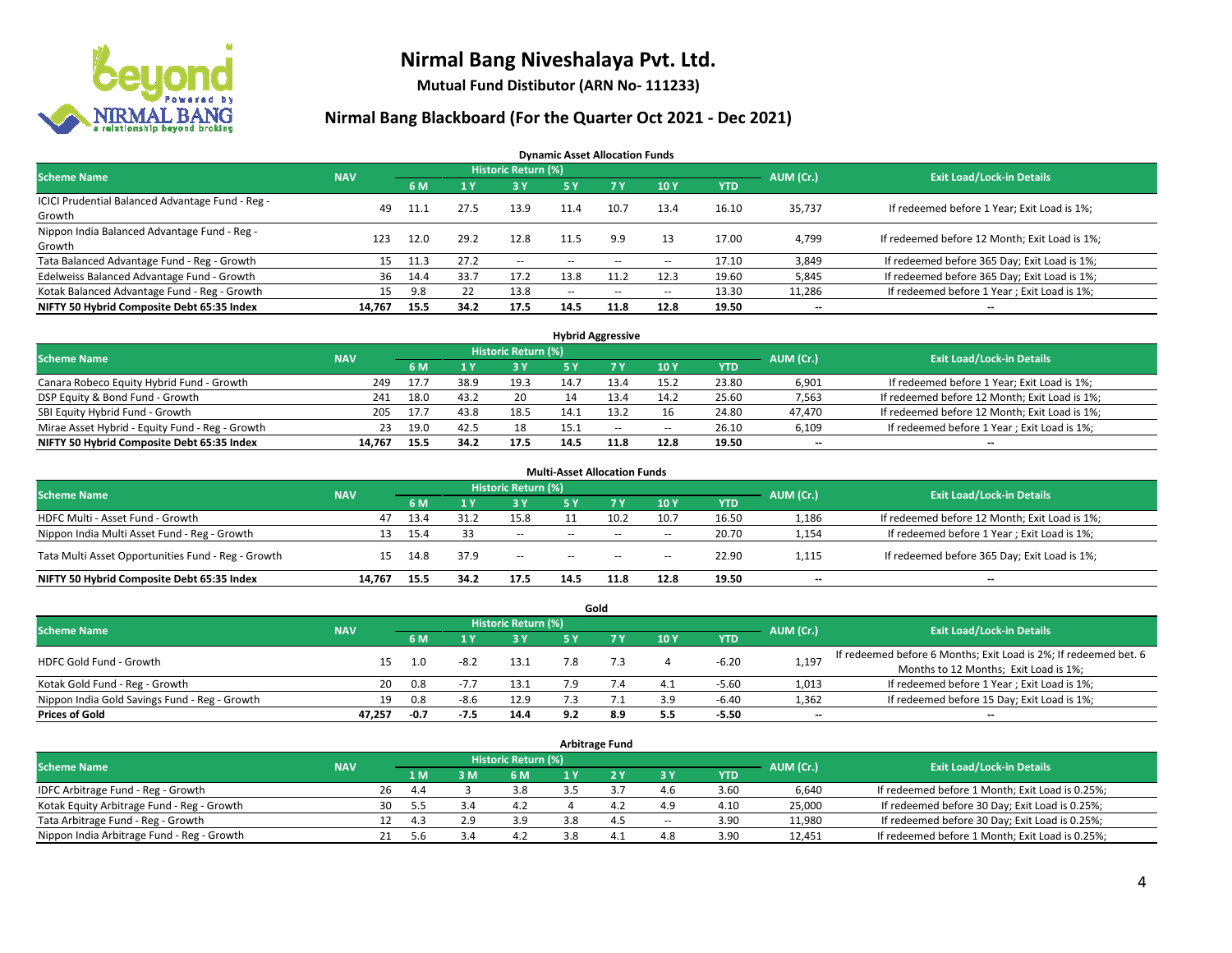

**Mutual Fund Distibutor (ARN No- 111233)**

| <b>Overnight Fund</b>                               |                          |                |     |                            |     |                |            |                          |           |                                  |  |  |  |  |
|-----------------------------------------------------|--------------------------|----------------|-----|----------------------------|-----|----------------|------------|--------------------------|-----------|----------------------------------|--|--|--|--|
| <b>Scheme Name</b>                                  | <b>NAV</b>               |                |     | <b>Historic Return (%)</b> |     |                | <b>YTM</b> | Avg                      | AUM (Cr.) | <b>Exit Load/Lock-in Details</b> |  |  |  |  |
|                                                     |                          | 1 <sub>W</sub> | 2W  | 1 M                        | 3 M | $\sqrt{1}$ $V$ |            | <b>Maturity</b>          |           |                                  |  |  |  |  |
| Aditya Birla Sun Life Overnight Fund - Reg - Growth | 1.130                    | 3.1            | بع. |                            |     |                | 3.35       |                          | 9,425     | Nil                              |  |  |  |  |
| IDFC Overnight Fund - Reg - Growth                  | 1,115                    | 3.1            |     | 3.1                        |     |                | 3.3        | 0.00                     | 1,307     | Nil                              |  |  |  |  |
| Tata Overnight Fund - Reg - Growth                  | 1.103                    | 3.1            |     |                            |     |                | 3.24       | 0.01                     | 2,025     | Nil                              |  |  |  |  |
| Nippon India Overnight Fund - Reg - Growth          | 112                      | 3.2            |     | 3.1                        |     |                | 3.30908    | 0.00                     | 8,986     | Nil                              |  |  |  |  |
| <b>CRISIL Liquid Fund Index</b>                     | $\overline{\phantom{a}}$ | 3.7            | 3.1 | 3.3                        | 3.4 | 3.5            | --         | $\overline{\phantom{a}}$ | $- -$     | $-$                              |  |  |  |  |

| <b>Liquid Funds</b>                              |            |      |     |                     |     |     |                          |                          |           |                                  |  |  |  |
|--------------------------------------------------|------------|------|-----|---------------------|-----|-----|--------------------------|--------------------------|-----------|----------------------------------|--|--|--|
| <b>Scheme Name</b>                               | <b>NAV</b> |      |     | Historic Return (%) |     |     | <b>YTM</b>               | Avg                      | AUM (Cr.) | <b>Exit Load/Lock-in Details</b> |  |  |  |
|                                                  |            | 1W   | 2 W | 1 M                 | зM  |     |                          | <b>Maturity</b>          |           |                                  |  |  |  |
| Aditya Birla Sun Life Liquid Fund - Reg - Growth | 336        | 3.6  | 2.9 |                     |     |     | 3.57                     | 0.15                     | 29,710    | *Ref Footnote                    |  |  |  |
| ICICI Prudential Liquid Fund - Reg - Growth      | 309        | 3.4  |     |                     |     |     | 3.51                     | 0.10                     | 35,561    | *Ref Footnote                    |  |  |  |
| Kotak Liquid Fund - Reg - Growth                 | 4,219      | -3.4 | 2.9 |                     |     |     | 3.46                     | 0.08                     | 28,583    | *Ref Footnote                    |  |  |  |
| Nippon India Liquid Fund - Reg - Growth          | 5,091      | 3.5  | 2.8 |                     |     |     | 3.64874                  | 0.10                     | 20,961    | *Ref Footnote                    |  |  |  |
| Mahindra Manulife Liquid Fund - Reg - Growth     | 1.355      | 3.5  | 2.8 | 3.1                 |     |     | 3.56                     | 0.13                     | 1,505     | *Ref Footnote                    |  |  |  |
| <b>CRISIL Liquid Fund Index</b>                  | $- -$      | 3.7  |     | 3.3                 | 3.4 | 3.5 | $\overline{\phantom{a}}$ | $\overline{\phantom{a}}$ | $- -$     | $\overline{\phantom{a}}$         |  |  |  |

| <b>Ultra Short Fund</b>                           |            |     |      |                            |                |                  |                          |                          |                          |                                  |  |  |  |
|---------------------------------------------------|------------|-----|------|----------------------------|----------------|------------------|--------------------------|--------------------------|--------------------------|----------------------------------|--|--|--|
| <b>Scheme Name</b>                                | <b>NAV</b> |     |      | <b>Historic Return (%)</b> |                |                  | <b>YTM</b>               | Avg                      | AUM (Cr.)                | <b>Exit Load/Lock-in Details</b> |  |  |  |
|                                                   |            | 1 M | ιM   | 6 M                        | 4 <sup>Y</sup> | $\overline{3}$ Y |                          | <b>Maturity</b>          |                          |                                  |  |  |  |
| HDFC Ultra Short Term Fund - Reg - Growth         |            | 2.5 |      | 3.4                        |                | -6.2             | 4.12832                  | 0.40                     | 16,432                   | Nil                              |  |  |  |
| ICICI Prudential Ultra Short Term Fund - Growth   | 22         | 3.0 | 3.b  | 3.9                        |                | b.b              | 4.61                     | 0.41                     | 11,143                   | Nil                              |  |  |  |
| UTI Ultra Short Term Fund - Growth                | 3.413      | 4.0 | 14.1 | 8.7                        | 6.3            |                  | 4.1                      | 0.46                     | 2,339                    | Nil                              |  |  |  |
| Aditya Birla Sun Life Savings Fund - Reg - Growth | 433        | 2.7 | 3.4  | 3.8                        |                | 6.8              | 4.26                     | 0.53                     | 17,500                   | Nil                              |  |  |  |
| <b>NIFTY Ultra Short Duration Debt Index</b>      | 4.359      | 3.5 |      | 3.8                        | 3.9            |                  | $\overline{\phantom{a}}$ | $\overline{\phantom{a}}$ | $\overline{\phantom{a}}$ | $-$                              |  |  |  |

| <b>Money Market Fund</b>                         |                          |     |     |                            |     |                  |                          |                          |                          |                                               |  |  |  |
|--------------------------------------------------|--------------------------|-----|-----|----------------------------|-----|------------------|--------------------------|--------------------------|--------------------------|-----------------------------------------------|--|--|--|
| <b>Scheme Name</b>                               | <b>NAV</b>               |     |     | <b>Historic Return (%)</b> |     |                  | <b>YTM</b>               | Avg                      | AUM (Cr.)                | <b>Exit Load/Lock-in Details</b>              |  |  |  |
|                                                  |                          | 1 M | 3 M | 6 M                        | 1 Y | $\overline{3}$ Y |                          | <b>Maturity</b>          |                          |                                               |  |  |  |
| Aditya Birla Sun Life Money Manager Fund - Reg - | 291                      | 2.9 | 3.4 | 3.6                        | 3.8 | 6.4              | 3.87                     | 0.33                     | 14,819                   | Nil                                           |  |  |  |
| Growth                                           |                          |     |     |                            |     |                  |                          |                          |                          |                                               |  |  |  |
| SBI Savings Fund - Growth                        | 33                       | 2.6 |     | 3.1                        | 3.3 | 5.8              | 3.81                     | 0.31                     | 25,902                   | If redeemed before 3 Days; Exit Load is 0.1%; |  |  |  |
| HDFC Money Market Fund - Growth                  | 4,516                    | 2.9 | 3.4 | 3.6                        |     | 6.4              | 4.04082                  | 0.28                     | 15,828                   | Nil                                           |  |  |  |
| Nippon India Money Market Fund - Reg - Growth    | 3,265                    | 2.9 | 3.3 | 3.6                        |     | 6.2              | 3.97089                  | 0.27                     | 8,408                    | Ni                                            |  |  |  |
| Tata Money Market Fund - Reg - Growth            | 3.723                    | 2.9 | 3.4 | 3.6                        | 3.9 | ხ.5              | 3.87                     | 0.34                     | 7,126                    | Ni                                            |  |  |  |
| <b>CRISIL Liquid Fund Index</b>                  | $\overline{\phantom{a}}$ | 3.3 | 3.4 | 3.5                        | 3.5 | 5.2              | $\overline{\phantom{a}}$ | $\overline{\phantom{a}}$ | $\overline{\phantom{a}}$ | $- -$                                         |  |  |  |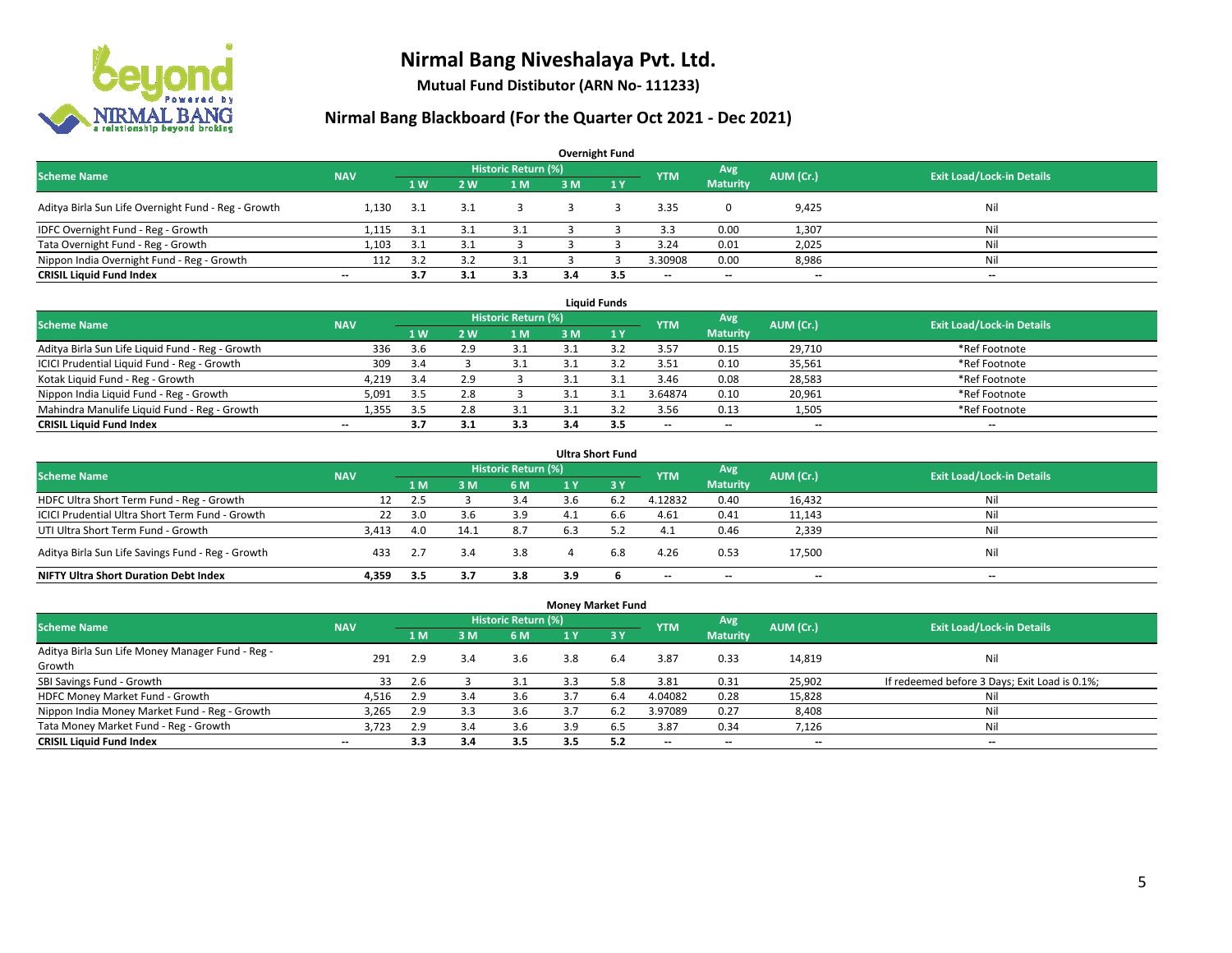

**Mutual Fund Distibutor (ARN No- 111233)**

| <b>Short Term Fund</b>                           |            |    |      |     |                     |     |     |            |                 |           |                                  |  |  |  |
|--------------------------------------------------|------------|----|------|-----|---------------------|-----|-----|------------|-----------------|-----------|----------------------------------|--|--|--|
| <b>Scheme Name</b>                               | <b>NAV</b> |    |      |     | Historic Return (%) |     |     | <b>YTM</b> | Avg             | AUM (Cr.) | <b>Exit Load/Lock-in Details</b> |  |  |  |
|                                                  |            |    | 1 M. | 8 M | 6 M                 |     |     |            | <b>Maturity</b> |           |                                  |  |  |  |
| HDFC Short Term Debt Fund - Growth               |            | 25 | 0.9  |     | 4.6                 | 4.6 | 8.6 | 5.22       | 3.18            | 19.407    | Nil                              |  |  |  |
| Nippon India Short Term Fund - Reg - Growth      |            | 42 | 0.5  | 2 Q | 4.7                 |     |     | 5.22       | 2.06            | 10,160    | Nil                              |  |  |  |
| <b>ICICI Prudential Short Term Fund - Growth</b> |            |    |      |     | 4.1                 |     |     | 5.01       | 3.10            | 20,584    | Nil                              |  |  |  |

| <b>Low Duration Fund</b>                          |            |     |     |                            |     |      |            |                 |           |                                  |  |  |  |
|---------------------------------------------------|------------|-----|-----|----------------------------|-----|------|------------|-----------------|-----------|----------------------------------|--|--|--|
| <b>Scheme Name</b>                                | <b>NAV</b> |     |     | <b>Historic Return (%)</b> |     |      | <b>YTM</b> | Avg             | AUM (Cr.) | <b>Exit Load/Lock-in Details</b> |  |  |  |
|                                                   |            | 1 M | 3 M | 6 M                        |     | -3 Y |            | <b>Maturity</b> |           |                                  |  |  |  |
| HDFC Low Duration Fund - Growth                   | 46         | 2.2 |     | 4.2                        | 4.4 | 6.9  | 4.72095    | 2.21            | 21,669    | Nil                              |  |  |  |
| ICICI Prudential Savings Fund - Reg - Growth      | 429        | 0.7 | 4.3 |                            | 4.8 |      | 4.72       | 4.58            | 31,730    | Nil                              |  |  |  |
| Nippon India Low Duration Fund - Reg - Growth     | 2,999      | 2.4 |     |                            | 4.4 | 6.5  | 4.7062     | 0.80            | 9,621     | Nil                              |  |  |  |
| Mirae Asset Savings Fund - Regular Savings Plan - | 1.818      |     | 2.6 |                            | 3.2 |      | 4.04       | 0.61            |           | Nil                              |  |  |  |
| Growth                                            |            | 1.9 |     |                            |     |      |            |                 | 1,047     |                                  |  |  |  |
| Kotak Low Duration Fund - Std - Growth            | 2,693      | 1.8 |     | 3.9                        | 3.8 | 6.9  | 4.77       | 1.79            | 11,005    | Nil                              |  |  |  |

| <b>Banking &amp; PSU Bond Funds</b>                 |            |  |      |     |                     |  |       |            |                 |           |                                  |  |  |
|-----------------------------------------------------|------------|--|------|-----|---------------------|--|-------|------------|-----------------|-----------|----------------------------------|--|--|
| <b>Scheme Name</b>                                  | <b>NAV</b> |  |      |     | Historic Return (%) |  |       | <b>YTM</b> | Avg             | AUM (Cr.) | <b>Exit Load/Lock-in Details</b> |  |  |
|                                                     |            |  | 4 M. | ያ M | 6 M                 |  |       |            | <b>Maturity</b> |           |                                  |  |  |
| HDFC Banking and PSU Debt Fund - Reg - Growth       |            |  | 1.4  | 4.4 |                     |  |       | 5.44       | 3.87            | 9.470     | Nil                              |  |  |
| Tata Banking & PSU Debt Fund - Reg - Growth         |            |  |      |     | 4.4                 |  | $- -$ | 5.09       | 2.73            | 475       | Nil                              |  |  |
| Kotak Banking and PSU Debt Fund - Reg - Growth      |            |  | 1.9  | 50  |                     |  |       | 5.63       | 4.80            | 9.334     | Nil                              |  |  |
| Nippon India Banking & PSU Debt Fund - Reg - Growth |            |  |      |     |                     |  | R O   | .17693     | 2.78            | 6,659     | Nil                              |  |  |

| <b>Corporate Bond Funds</b>                         |            |      |     |                     |     |      |            |                 |           |                                  |  |
|-----------------------------------------------------|------------|------|-----|---------------------|-----|------|------------|-----------------|-----------|----------------------------------|--|
| <b>Scheme Name</b>                                  | <b>NAV</b> |      |     | Historic Return (%) |     |      | <b>YTM</b> | Avg             | AUM (Cr.) | <b>Exit Load/Lock-in Details</b> |  |
|                                                     |            | 1 M  | з м | 6 M                 |     | -3 Y |            | <b>Maturity</b> |           |                                  |  |
| ICICI Prudential Corporate Bond Fund - Reg - Growth | 23         | -1.4 | 5.3 | 4.9                 | 4.7 | 8.5  | 5.04       | 5.56            | 20,838    | Nil                              |  |
| IDFC Corporate Bond Fund - Reg - Growth             | 16         | 0.8  |     | 4.3                 | 4.4 | 8.3  | 5.13       | 2.41            | 20,613    | Nil                              |  |
| HDFC Corporate Bond Fund - Growth                   | 26         | 0.7  |     |                     | 4.7 |      | 5.38323    | 4.35            | 28,807    | Nil                              |  |
| Kotak Corporate Bond Fund - Std - Growth            | 2.992      | 1.5  |     | 4.8                 |     |      | 5.04       | 2.82            | 10,858    | Nil                              |  |
| Axis Corporate Debt Fund - Reg - Growth             | 14         | 0.3  |     | 3.9                 |     |      | 5.16311    | 2.78            | 5,589     | Nil                              |  |

|                                                   |            |    |     |                               |                            |                                       | <b>Credit Risk Fund</b> |            |                        |           |                                                                       |
|---------------------------------------------------|------------|----|-----|-------------------------------|----------------------------|---------------------------------------|-------------------------|------------|------------------------|-----------|-----------------------------------------------------------------------|
| <b>Scheme Name</b>                                | <b>NAV</b> |    |     |                               | <b>Historic Return (%)</b> |                                       |                         | <b>YTM</b> | Avg<br><b>Maturity</b> | AUM (Cr.) | <b>Exit Load/Lock-in Details</b>                                      |
|                                                   |            |    | 1 M | ١M                            | 6 M                        |                                       | '3V                     |            |                        |           |                                                                       |
| <b>ICICI Prudential Credit Risk Fund - Growth</b> |            | 25 | 2.9 |                               |                            | 6.9                                   | 8.8                     | 6.81       | 2.37                   | 8,304     | If redeemed before 1 Year; Exit Load is 1%;                           |
| HDFC Credit Risk Debt Fund - Reg - Growth         |            | 19 |     | 3.23<br>6.77518<br>7.7<br>9.2 |                            |                                       |                         |            |                        | 8,757     | If redeemed before 12 Month; Exit Load is 1%; If redeemed bet. 12     |
|                                                   |            |    |     |                               |                            | Month to 18 Month; Exit Load is 0.5%; |                         |            |                        |           |                                                                       |
|                                                   |            |    |     |                               |                            |                                       |                         |            |                        |           | If redeemed before 12 Month; Exit Load is 3%; If redeemed bet. 12     |
| SBI Credit Risk Fund - Growth                     |            | 36 | 1.8 |                               | 5.9                        | 5.7                                   | 7.4                     | 6.23       | 2.46                   |           | 3,341 Month to 24 Month; Exit Load is 1.5%; If redeemed bet. 24 Month |
|                                                   |            |    |     |                               |                            |                                       |                         |            |                        |           | to 36 Month; Exit Load is 0.75%;                                      |